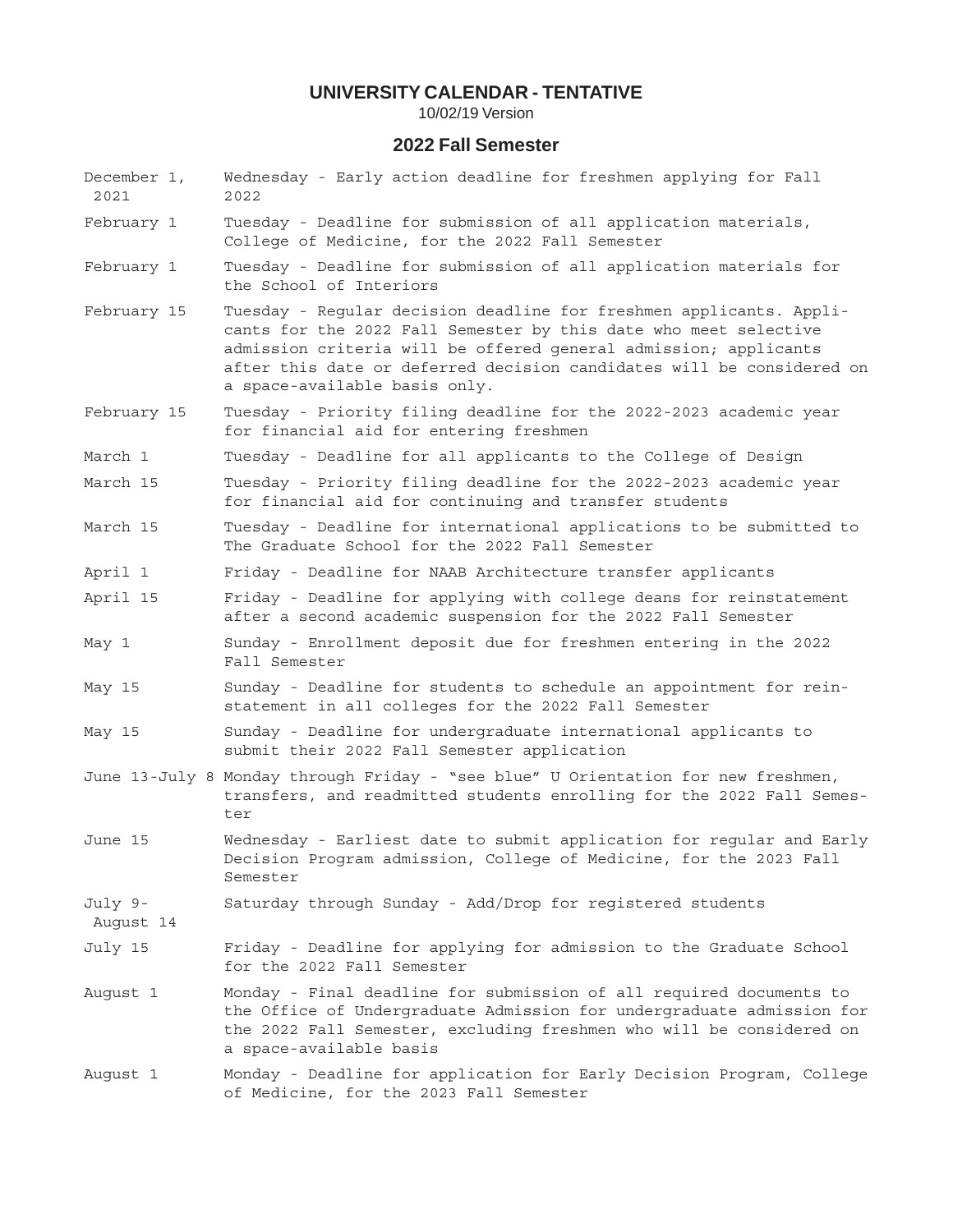10/02/19 Version

# **2022 Fall Semester**

- August 3 Wednesday Last day for students in the Employee Educational Program registered through August 3 to submit EEP form to Human Resource Services to confirm 2022 Fall Semester registration and tuition waiver
- August 15 Monday and Thursday "see blue" U Orientation and Registration for and 18 new freshmen and transfer students who have been cleared for admission but did not priority register
- August 15-19 Monday through Friday Registration for new program graduate students
- August 15-19 Monday through Friday Fall registration for new undergraduate and new program graduate students who entered the University in the 2022 Summer Session
- August 16-17 Tuesday and Wednesday "see blue" U Orientation and Registration for new international students who have been cleared for admission but did not priority register
- August 16-19 Tuesday through Friday Fall registration for new post-baccalaureate students admitted for the 2022 Summer Session or the 2022 Fall Semester
- August 17-21 Wednesday through Sunday K Week for all new undergraduate students
- August 18-19 Thursday and Friday Opening-of-term add/drop for registered students
- August 19 Friday "see blue" U Orientation and Registration for readmission and non-degree students who have been cleared for admission but did not priority register
- August 19-24 Friday through Wednesday Approved time period for students to change academic majors (note: please check with college for admission deadline)
- August 21 Sunday Last day a student may officially drop a course or cancel registration with the University Registrar for a full refund of tuition and fees
- August 22 Monday Payment deadline of registration fees and/or housing and dining fees - if total amount due is not paid as indicated on the account statement, a late payment fee of 1.5 percent of the amount past due will be assessed
- August 22 Monday First day of classes
- August 22-26 Monday through Friday Late registration for returning students who did not priority register and new applicants cleared late for admission. A late fee is assessed students who register late.
- August 26 Friday Last day to add a class for the 2022 Fall Semester
- August 26 Friday Last day to officially withdraw from the University or reduce course load and receive an 80 percent refund
- August 31 Wednesday Last day for students in the Employee Educational Program who registered and/or changed schedules after August 3 to submit EEP form to Human Resource Services to confirm 2022 Fall Semester registration and tuition waiver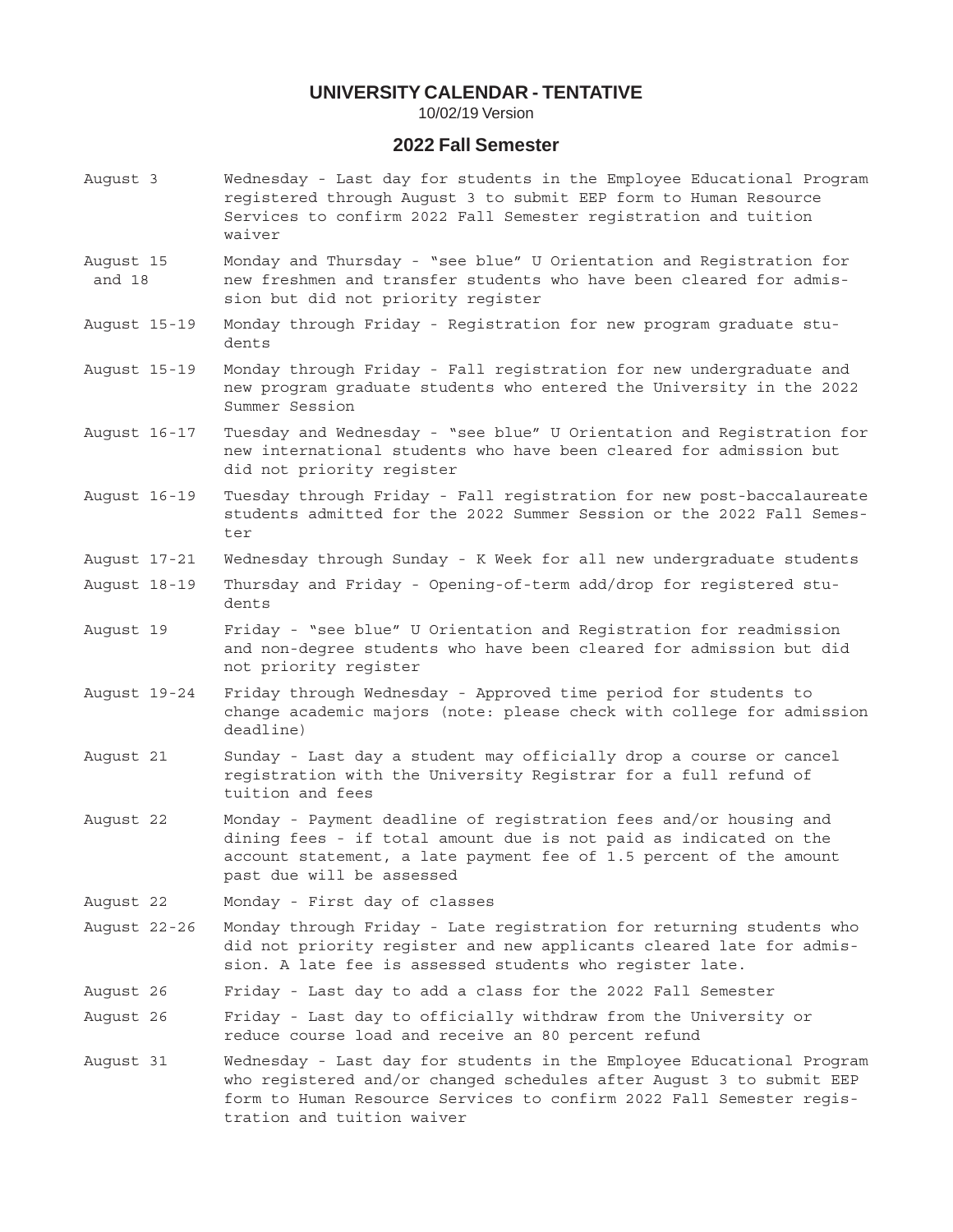10/02/19 Version

### **2022 Fall Semester**

- September 5 Monday Labor Day Academic Holiday
- September 12 Monday Last day to drop a course without it appearing on the student's transcript
- September 12 Monday Last day to change grading option (pass/fail to letter grade or letter grade to pass/fail; credit to audit or audit to credit)
- September 19 Monday Last day to officially withdraw from the University or reduce course load and receive a 50 percent refund
- September 20 Tuesday Last day for doctoral candidates for a December degree to submit a Notification of Intent to schedule a final examination in The Graduate School
- September 20 Tuesday Deadline for submission of application and all required documents to the Office of Undergraduate Admission and University Registrar for change of residency status for 2022 Fall Semester
- September 22 Thursday Payment deadline of registration fees and/or housing and dining fees - if total amount due is not paid as indicated on the account statement, a late payment fee of 1.5 percent of the amount past due will be assessed
- October 3- Monday through Tuesday Students are prohibited from changing November 15 academic majors
- October 10-24 Monday through Monday Midterm Grading window is open. The mid-term grading window will close at midnight on October 24.
- October 15 Saturday Deadline for submission of application and all required documents to the Office of Undergraduate Admission for undergraduate applicants planning to attend November "see blue" U Orientation (including registration for spring classes)
- October 17 Monday Midterm of 2022 Fall Semester
- October 17-18 Monday and Tuesday Fall Break Academic Holiday
- October 31- Monday through Tuesday Priority registration for the 2023 Spring January 10 Semester
- November 1 Tuesday Deadline for completed AMCAS application, College of Medicine, for the 2023 Fall Semester
- November 1 Tuesday Last day for filing an application for a December 2022 undergraduate or graduate degree online in myUK
- November 4 Friday Last day to withdraw from the University or reduce course load. Students can withdraw or reduce course load after this date only for "urgent non-academic reasons."
- November 10 Thursday Last day candidates for a December 2022 degree can schedule a final examination in the Graduate School
- November 18 Friday 2023 Spring Semester "see blue" U Orientation for new and readmitted undergraduate students
- November 23-26 Wednesday through Saturday Thanksgiving Academic Holidays
- November 24 Thursday Last day candidates for a December 2022 graduate degree can sit for a final examination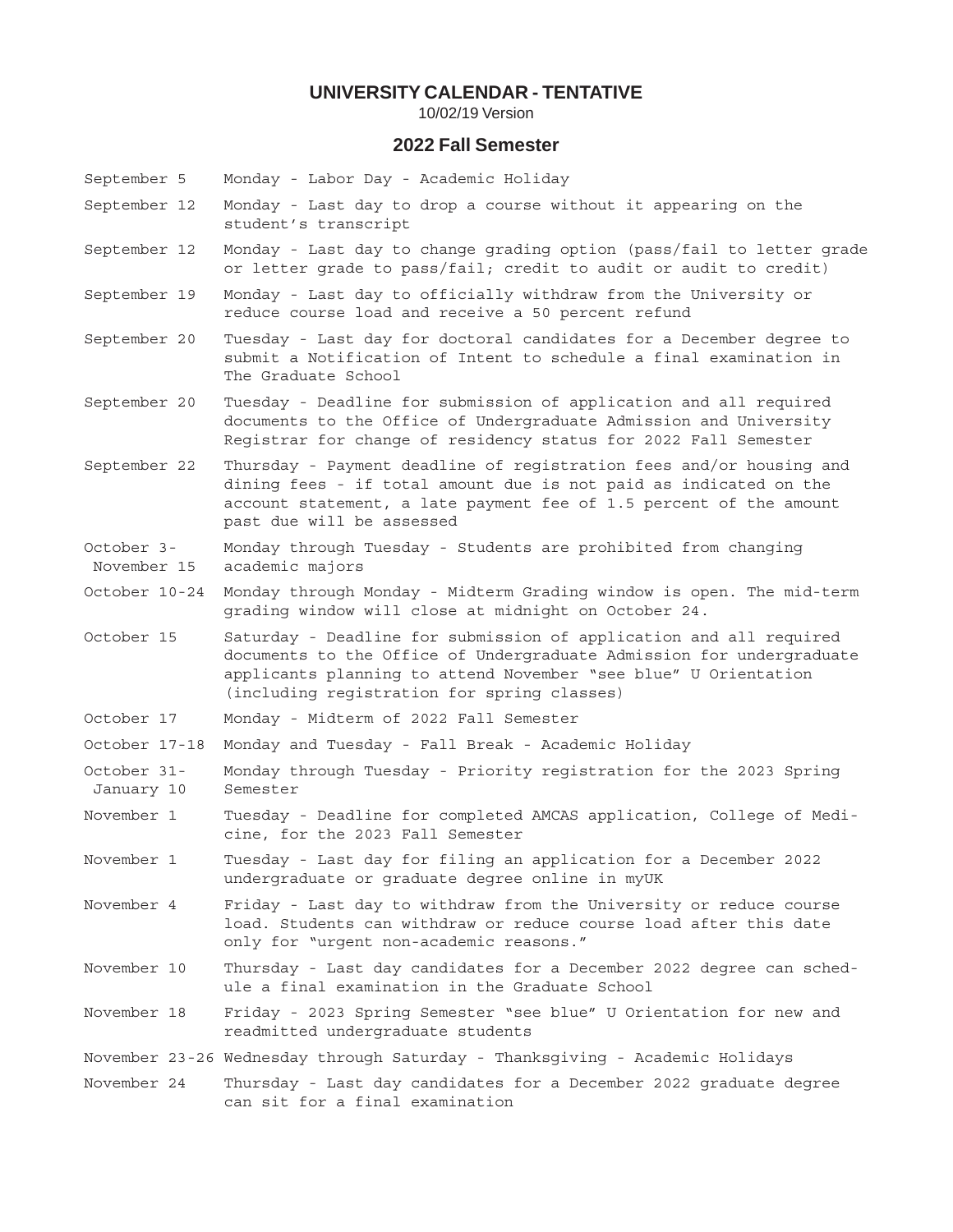10/02/19 Version

# **2022 Fall Semester**

- December 1 Thursday Deadline for submission of application and receipt of all materials for admission, readmission or transfer to the College of Law for the 2023 Spring Semester
- December 1 Thursday Early action deadline for freshmen applying for admission for the 2023 Fall Semester
- December 5 Monday Deadline for applying for admission to the Graduate School for the 2023 Spring Semester
- December 5-19 Monday through Monday Final Grading window is open. The final deadline for submission of grades online in the grading portal is 5:00 p.m., December 19.
- December 7 Wednesday Last day for students in the Employee Program registered through December 7 to submit EEP form to Human Resource Services to confirm 2023 Spring Semester registration and tuition waiver
- December 9 Friday Last day of classes
- December 9 Friday Last day candidates for December 2022 degree to submit thesis/dissertation (ETD) for format review to the Graduate School via UKnowledge
- December 12-16 Monday through Friday Final Examinations
- December 16 Friday Last day for candidates for a a December 2022 degree to submit final revised thesis/dissertation (EDT) for acceptance by the Graduate School for those students who first submitted December 10
- December 16 Friday End of 2022 Fall Semester
- December 16 Friday December Commencement
- December 19 Monday Final deadline for submission of grades online in the grading portal is 5:00 p.m.

### **SUMMARY OF TEACHING DAYS, FALL SEMESTER 2022**

|           | Mon. | Tues. |    | Wed. Thurs. Fri. |    | Teaching Days   |
|-----------|------|-------|----|------------------|----|-----------------|
| August    | 2    |       |    |                  |    | Auqust<br>8     |
| September | 3    | 4     | 4  | 5                | 5  | September<br>21 |
| October   | 4    | っ     | 4  | 4                | 4  | October<br>19   |
| November  | 4    | 5     | 4  |                  |    | November<br>19  |
| December  |      |       |    |                  | 2  | December<br>7   |
| Totals    | 14   | 15    | 15 | 15               | 15 | 74              |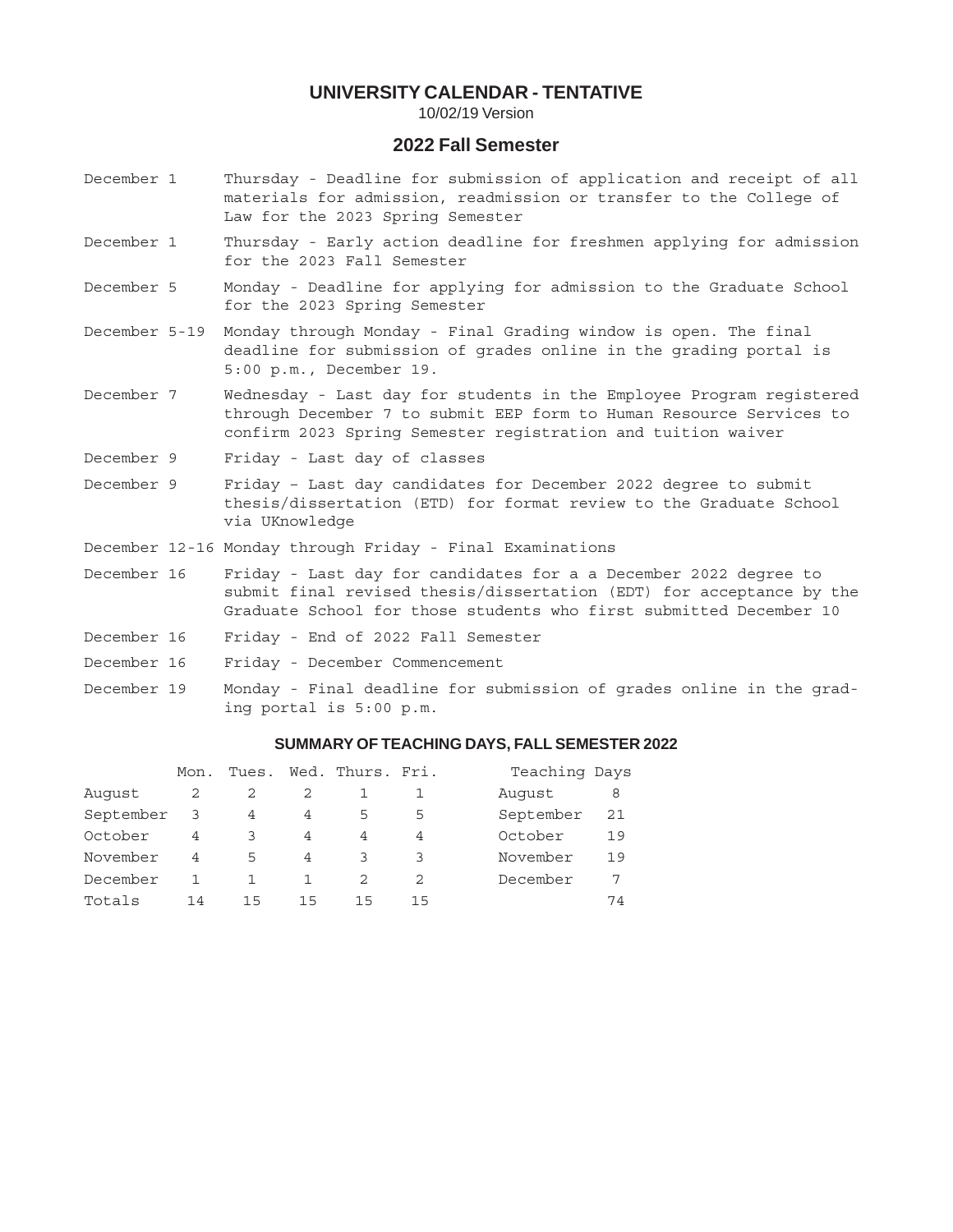10/02/19 Version

### **2022-2023 Winter Intersession**

October 15, Saturday - Priority deadline for admission to the Winter 2022 Intersession October 31- Monday through Tuesday - Priority registration for Winter Nov. 22, 2022 Intersession November 18, Friday - Winter Intersession registration for newly-admitted 2022 students December 16, Friday - Deadline for admission to the Winter Intersession 2022 December 18, Sunday - Last day a student may drop a course or cancel registra- 2022 tion with the University Registrar for a full refund of fees December 19, Monday - First day of class 2022 December 19, Monday - Last day to add a class for the 2022-2023 Winter 2022 Intersession December 19, Monday - Last day to officially withdraw from the University or 2022 reduce course load and receive an 80 percent refund December 22, Thursday - Payment deadline of registration fees and/or housing and 2022 dining fees - if total amount is not paid as indicated on the account statement, a late payment fee of 1.5 percent of the amount past due will be assessed December 26- Monday through Friday - Academic Holidays 30, 2022 January 2, Monday - Last day to officially withdraw from the University or 2023 reduce course load and receive a 50 percent refund January 2, Monday - Last day to drop a course without it appearing on the 2023 student's transcript January 2, Monday - Last day to change a grading option (pass/fail to letter 2023 grade or letter grade to pass/fail; credit to audit or audit to credit) January 2, Monday - Last day to withdraw from the University or reduce course 2023 load. Students can withdraw or reduce course load after this date only for urgent non-academic reasons. January 10, Tuesday - Final Examinations 2023 January 10, Tuesday - End of 2022-2023 Winter Intersession 2023 January 13, Friday - Final deadline for submission of grades online in the 2023 grading portal is 5:00 p.m.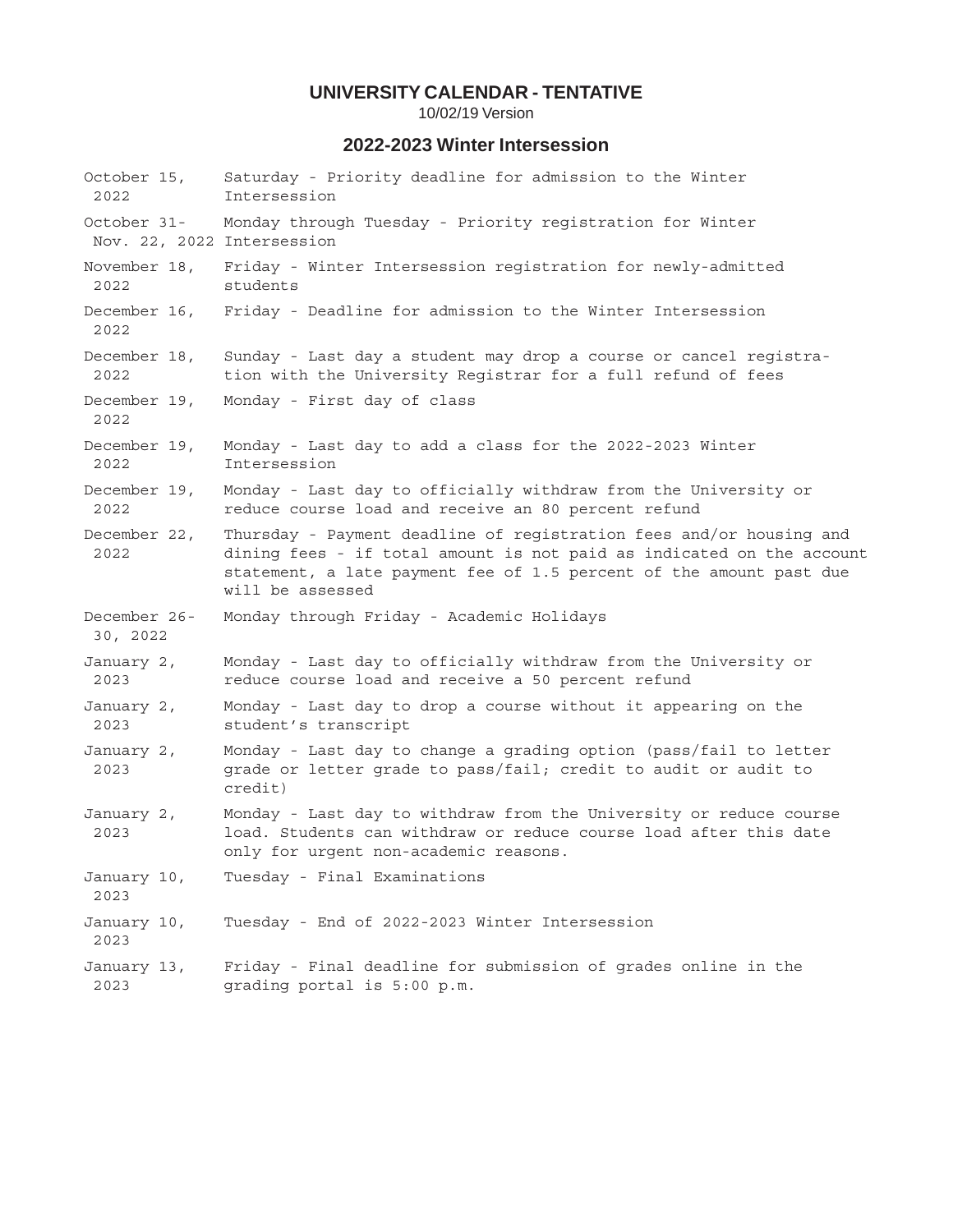10/02/19 Version

### **2023 Spring Semester**

- February 15, Tuesday Priority filing deadline for the 2022-2023 academic year 2022 for financial aid for entering freshmen
- March 15, 2022 Tuesday Priority filing deadline for the 2022-2023 academic year for financial aid for continuing and transfer students
- August 15, Monday Deadline for international applications to be submitted to 2022 the Graduate School for the 2023 Spring Semester
- September 15, Thursday Deadline for applying with college deans for reinstatement 2022 after a second academic suspension for the 2023 Spring Semester
- October 1, Saturday Deadline for students to schedule an appointment for 2022 reinstatement in all colleges for the 2023 Spring Semester
- October 15, Saturday Deadline for submission of application and all required 2022 documents to the Office of Undergraduate Admission for undergraduate applicants planning to attend November "see blue" U Orientation (including registration for spring classes)
- October 15, Saturday Deadline for undergraduate international applicants to 2022 submit 2023 Spring Semester application
- November 18, Friday "see blue" U Orientation for freshmen, transfer, readmission 2022 students admitted for spring 2023
- November 29, Tuesday Final deadline for submission of application and all 2022 required documents to the Office of Undergraduate Admission for undergraduate admission for the 2023 Spring Semester
- November 30- Wednesday through Sunday Add/Drop for registered students for the Jan. 8, 2022 2023 Spring Semester
- December 5, Monday Deadline for applying for admission to the Graduate School 2022 for the 2023 Spring Semester
- December 7, Wednesday Last day for students in the Employee Educational Program 2022 registered through December 7 to submit EEP form to Human Resource Services to confirm 2023 Spring Semester registration and tuition waiver
- January 4-9 Wednesday through Monday Registration for new program graduate students
- January 5-9 Thursday through Monday Registration for new post-baccalaureate students
- January 6 Friday International Student "see blue" U Orientation
- January 9 Monday "see blue" U Orientation and Registration for new freshmen and transfer students who have been cleared for admission but did not priority register including registration for Evening and Weekend
- January 10 Tuesday Last day a student may officially drop a course or cancel registration with the University Registrar for a full refund of fees
- January 10 Tuesday "see blue" U Orientation and Registration for readmission and non-degree students including registration for Evening and Weekend
- January 11 Wednesday First day of classes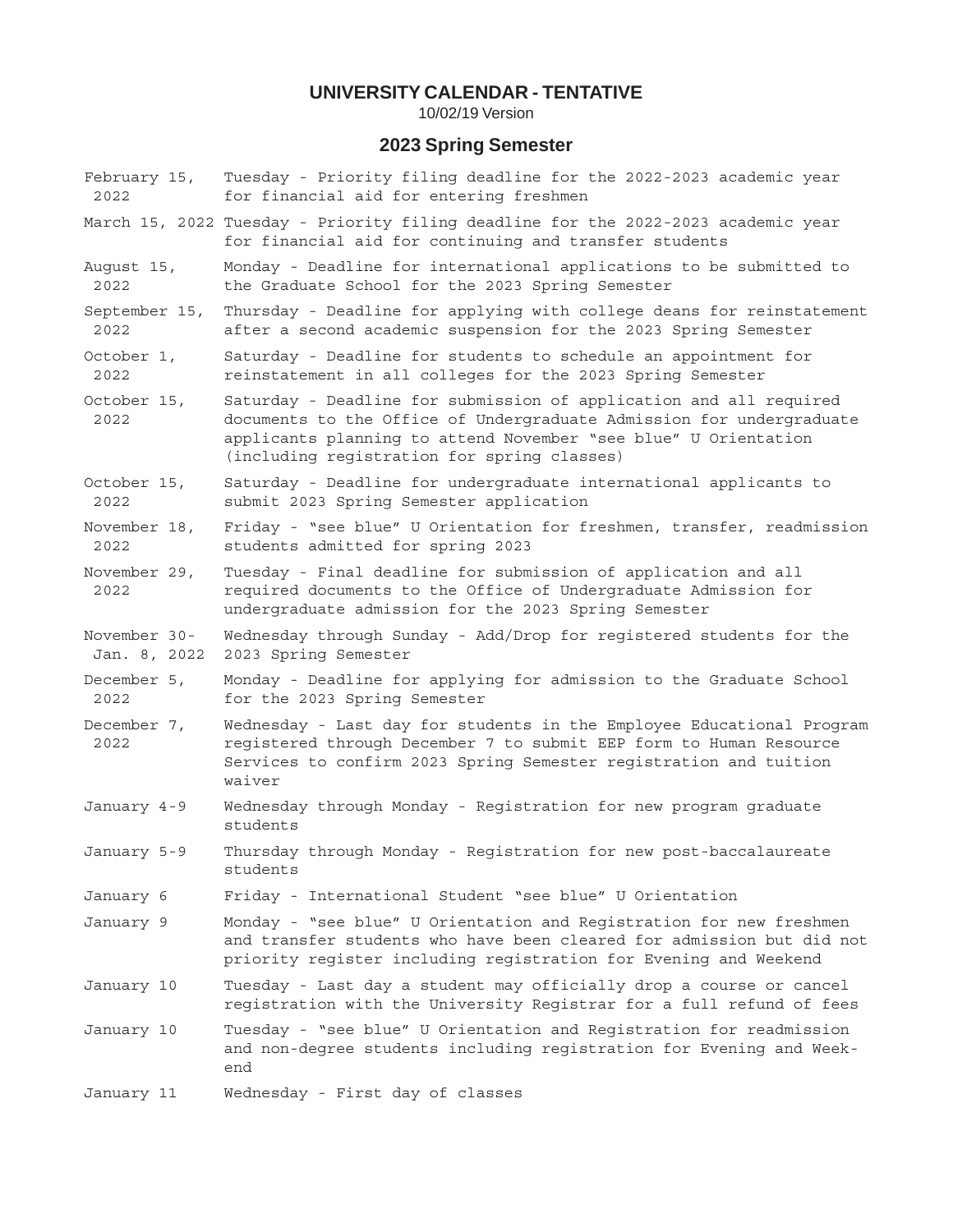10/02/19 Version

### **2023 Spring Semester**

- January 11-18 Wednesday through Wednesday Late registration for returning students who did not priority register and new applicants cleared late for admission. A late fee is assessed students who register late.
- January 16 Monday Martin Luther King Birthday Academic Holiday
- January 18 Wednesday Last day to add a class for the 2023 Spring Semester
- January 18 Wednesday Last day to officially withdraw from the University or reduce course load and receive an 80 percent refund
- January 18 Wednesday Last day for students in the Employee Educational Program who registered and/or changed schedules after December 7 to submit EEP form to Human Resource Services to confirm 2023 Spring Semester registration and tuition waiver
- January 22 Sunday Payment deadline of registration fees and/or housing and dining fees - if total amount due is not paid as indicated on the account statement, a late payment fee of 1.5 percent of the amount past due will be assessed
- February 1 Wednesday Deadline for international applications to be submitted to the Graduate School for the 2023 Fall Semester
- February 1 Wednesday Preferred deadline for submitting application for admission to the College of Dentistry for the 2023 Fall Semester
- February 1 Wednesday Last day to drop a course without it appearing on the student's transcript
- February 1 Wednesday Last day to change grading option (pass/fail to letter grade or letter grade to pass/fail; credit to audit or audit to credit)
- February 8 Wednesday Last day to officially withdraw from the University or reduce course load and receive a 50 percent refund
- February 9 Thursday Deadline for submission of application and all required documents to the Office of Undergraduate Admission and University Registrar for change of residency status for 2023 Spring Semester
- February 20 Monday Last day for doctoral candidates for a May 2023 degree to submit a Notification of Intent to schedule a final examination in the Graduate School
- February 27- Monday through Monday Midterm Grading window is open. The mid-term March 13 grading window will close at midnight on March 13.
- March 6- Monday through Wednesday Students are prohibited from changing April 12 academic majors
- March 1 Wednesday Last day for submission of application for admission to the College of Law for the 2023 Fall Semester
- March 6 Monday Midterm of 2023 Spring Semester
- March 13-18 Monday through Saturday Spring Vacation Academic Holidays
- March 20 Monday Last day for filing an application for a May 2023 undergraduate or graduate degree online in myUK
- March 27- Monday through Sunday Priority registration and add/drop for the 2023 June 18 Fall Semester and the 2023 Summer Session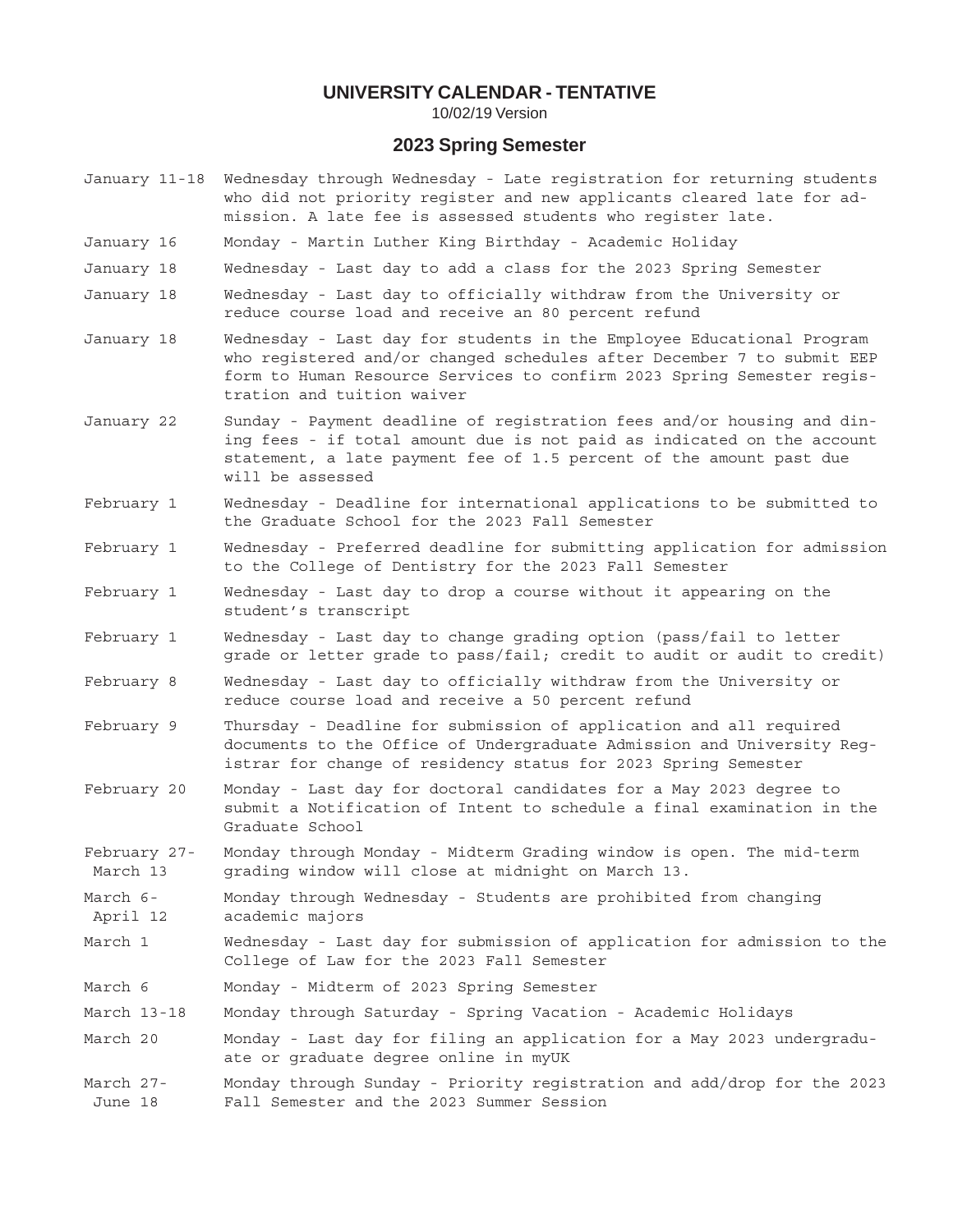10/02/19 Version

# **2023 Spring Semester**

March 31 Friday - Last day to withdraw from the University or reduce course load. Students can withdraw or reduce course load after this date only for "urgent non-academic reasons." April 6 Thursday - Last day for candidates for a May 2023 degree to schedule a final examination in the Graduate School April 7 Friday - Deadline for applying for admission to the Graduate School for the 2023 Summer Session April 20 Thursday - Last day for candidates for a May 2023 graduate degree to sit for a final examination April 24-May 8 Monday through Monday - Final Grading window is open. The final deadline for submission of grades online in the grading portal is 5:00 p.m., May 8. April 25-May 1 Tuesday through Monday - 2023 Summer Session registration and add/ drop continue for students enrolled in the 2023 Spring Semester April 28 Friday - Last day of classes April 28 Friday – Last day candidates for a May 2023 degree to submit thesis/ dissertation (ETD) for format review to the Graduate School via UKnowledge May 1-5 Monday through Friday - Final Examinations May 5 Friday - End of 2023 Spring Semester May 5 Friday – Last day for candidates for a May 2023 degree to submit final revised thesis/dissertation (EDT)for acceptance by the Graduate School for those students who first submitted April 28 May 7 Sunday - Commencement May 8 Monday – Final deadline for submission of grades online in the grading portal is 5:00 p.m. May 8- Monday through Friday - College of Pharmacy 15-Week Summer Term August 18

#### **SUMMARY OF TEACHING DAYS, SPRING SEMESTER 2023**

|          | Mon. | Tues. |    | Wed. Thurs. Fri. |    | Teaching Days  |
|----------|------|-------|----|------------------|----|----------------|
| January  | 2    | 3     |    |                  |    | January<br>14  |
| February | 4    | 4     | 4  | 4                | 4  | February<br>20 |
| March    | 3    | 3     | 4  | 4                | 4  | March<br>18    |
| April    | 4    | 4     | 4  | 4                | 4  | April<br>20    |
| May      |      |       |    |                  |    | May<br>0       |
| Totals   | 13   | 14    | 15 | 15               | 15 | 72             |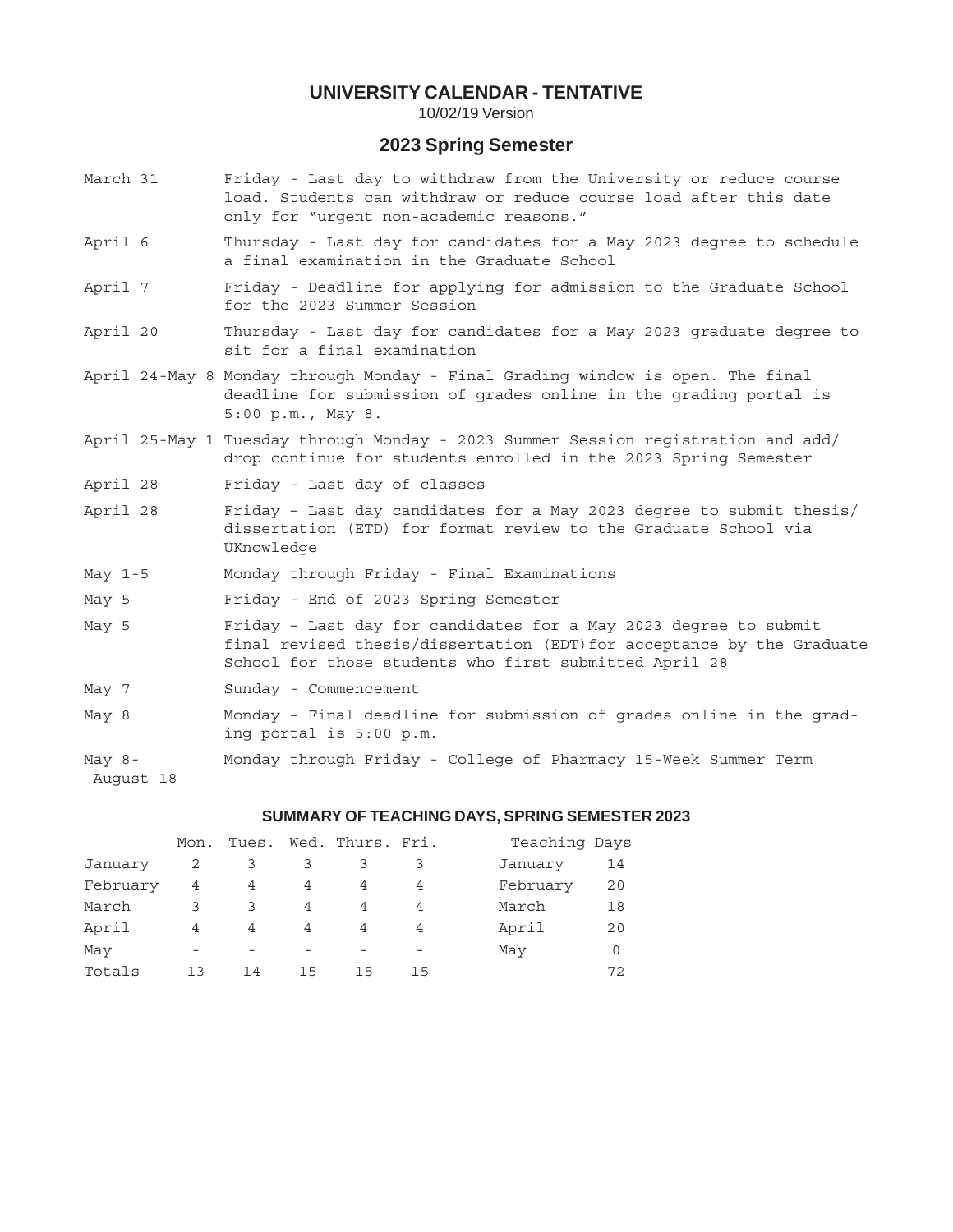10/02/19 Version

### **2023 Summer Session**

- March 15 Wednesday Priority filing deadline for financial aid for the 2023 Summer Session
- April 9 Sunday Deadline for applying for admission to the Graduate School for the 2023 Summer Session
- April 15 Saturday Deadline for submission of application and all required documents to the Office of Undergraduate Admission for undergraduate admission for the 2023 Summer Session
- April 25-May 1 Tuesday through Monday 2023 Summer Session registration and add/ drop continue for students enrolled in the 2023 Spring Semester
- May 8 Monday Beginning of College of Pharmacy 15-week Summer Term
- May 8 Monday "see blue" U Orientation and Registration for new and returning students
- May 8 Monday Last day a student may officially drop a course or cancel registration with the University Registrar for a full refund of tuition and fees
- May 9 Tuesday First day of classes
- May 9-10 Tuesday through Wednesday Late registration for returning students not already registered and new applicants cleared late for admission. A late fee is assessed to students who register late.
- May 10 Wednesday Last day for students in the Employee Educational Program to submit EEP form to Human Resource Services for tuition waiver for the 2023 Summer Session
- May 16 Tuesday Last day to officially withdraw from the University or reduce course load and receive an 80 percent refund
- May 22 Monday Payment deadline of registration fees and/or housing and dining fees - if total amount due is not paid as indicated on the account statement, a late payment fee of 1.5 percent of the amount past due will be assessed
- May 27 Saturday Last day to drop a course without it appearing on the student's transcript
- May 27 Saturday Last day to change grading option (pass/fail to letter grade or letter grade to pass/fail; credit to audit or audit to credit)
- May 29 Monday Memorial Day Academic Holiday
- May 31 Wednesday Last day to officially withdraw from the University or reduce course load and receive a 50 percent refund
- June 1 Thursday Last day for filing an application for an August 2023 undergraduate or graduate degree online in myUK
- June 7 Wednesday Deadline for submission of application and all required documents to the Office of Undergraduate Admission and University Registrar for change of residency status for the 2023 Summer Session
- June 19- Monday through Friday Summer "see blue" U Orientation for new July 14 freshmen, transfer students, auditors, non-degree and readmitted students enrolling for the 2023 Fall Semester